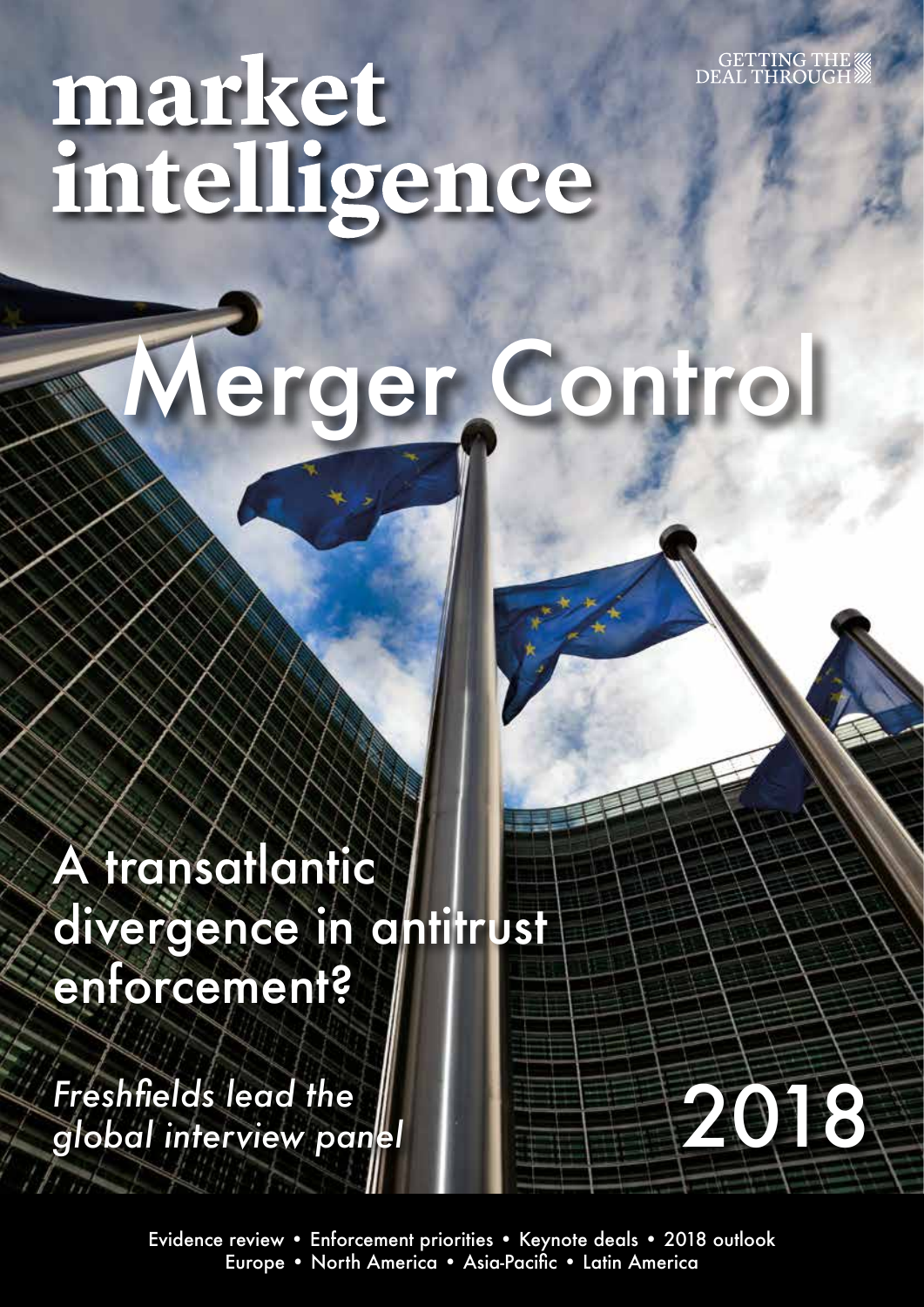Publisher: Tom Barnes Senior business development manager: Adam Sargent

*adam.sargent@gettingthedealthrough.com* Business development manager: Dan Brennan

*dan.brennan@gettingthedealthrough.com* Product marketing manager: Kieran Hansen *subscriptions@gettingthedealthrough.com*

Head of production: Adam Myers Editorial coordinator: Gracie Ford Subeditor: Anne Borthwick Designer/production editor: Tessa Brummitt

Cover: iStock.com/35007

No photocopying. CLA and other agency licensing systems do not apply. For an authorised copy contact Adam Sargent, tel: +44 20 3780 4104

This publication is intended to provide general information on law and policy. The information and opinions which it contains are not intended to provide legal advice, and should not be treated as a substitute for specific advice concerning particular situations (where appropriate, from local advisers).

Published by Law Business Research Ltd 87 Lancaster Road

#### Law **Business Research**

London, W11 1QQ, UK Tel: +44 20 3780 4104 Fax: +44 20 7229 6910 © 2018 Law Business Research Ltd ISBN: 978-1-78915-085-8

### // GETTING THI<br>DEAL THROUGH

Printed and distributed by

Encompass Print Solutions Tel: 0844 2480 112

# market intelligence

Welcome to GTDT: *Market Intelligence*.

This is the 2018 edition of *Merger Control*.

**Getting the Deal Through** invites leading practitioners to reflect on evolving legal and regulatory landscapes. Through engaging and analytical interviews, featuring a uniform set of questions to aid in jurisdictional comparison, *Market Intelligence* offers readers a highly accessible take on the crucial issues of the day and an opportunity to discover more about the people behind the most interesting cases and deals.

*Market Intelligence* is available in print and online at www.gettingthedealthrough.com/intelligence.

#### **Getting the Deal Through**

GETTING THE

London May 2018

## In this issue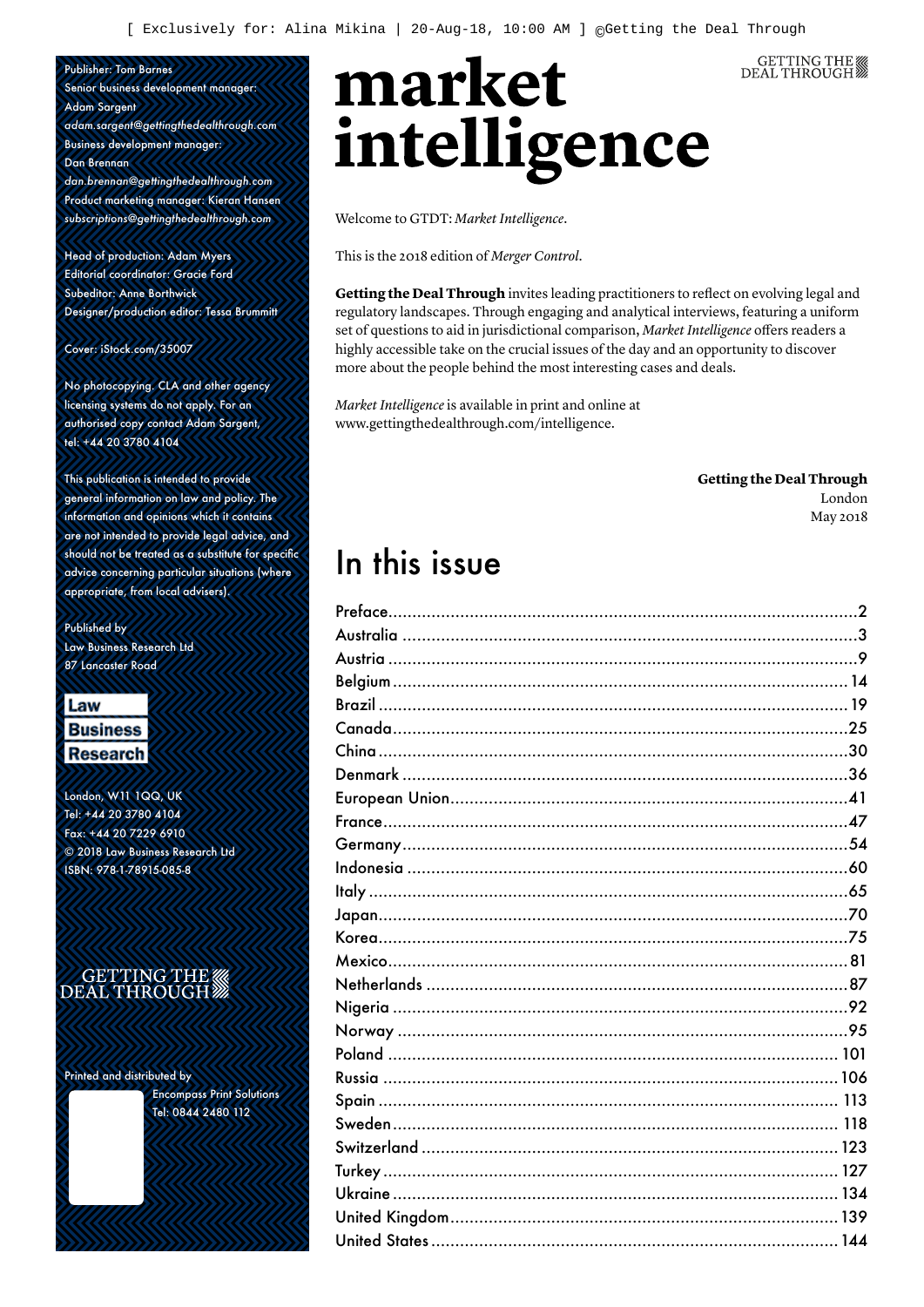

# *MERGER CONTROL IN* UKRAINE

Vladimir Sayenko is a partner at Sayenko Kharenko. He has been practising law since 1994, and is admitted in Ukraine and in the state of New York. Vladimir specialises in competition, M&A, corporate and securities law. He has extensive experience in supporting clients through the entire life cycle of their business, from formation and day-to-day operational issues to major transactions and exit. Throughout his career Vladimir has worked with clients across all major industry sectors advising major corporations, such as Apple, Coca-Cola, Dyckerhoff, Henkel, Philip Morris, BASF, Boehringer Ingelheim, Citibank, Comcast, DowDuPont, Geely, Goldman Sachs, Hamburg Süd and Hitachi.

Valentyna Hvozd is a counsel at Sayenko Kharenko. She focuses on antitrust and competition matters, advising clients on a wide range of antitrust law matters,

including merger control, cartels, abuse of dominance, antitrust investigations and advice, distribution agreements, and unfair competition. She has extensive experience advising multinational and domestic clients on complex and high-profile cases, including AbbVie Inc, Shire plc, Archer Daniels Midland Company, Procter & Gamble Co, Dell, EMC, Merck KGaA and Solvay.

Julia Kuyda is a senior associate at Sayenko Kharenko. She regularly advises clients on a wide variety of antitrust law matters involving merger control, cartels, abuse of dominance and unfair competition. She has been involved in a number of complex transactions requiring competition clearance from the Ukrainian regulator, including for AB InBev, Boehringer Ingelheim, Glencore, HP, Imerys, Maersk Line, Sandvik and Syngenta.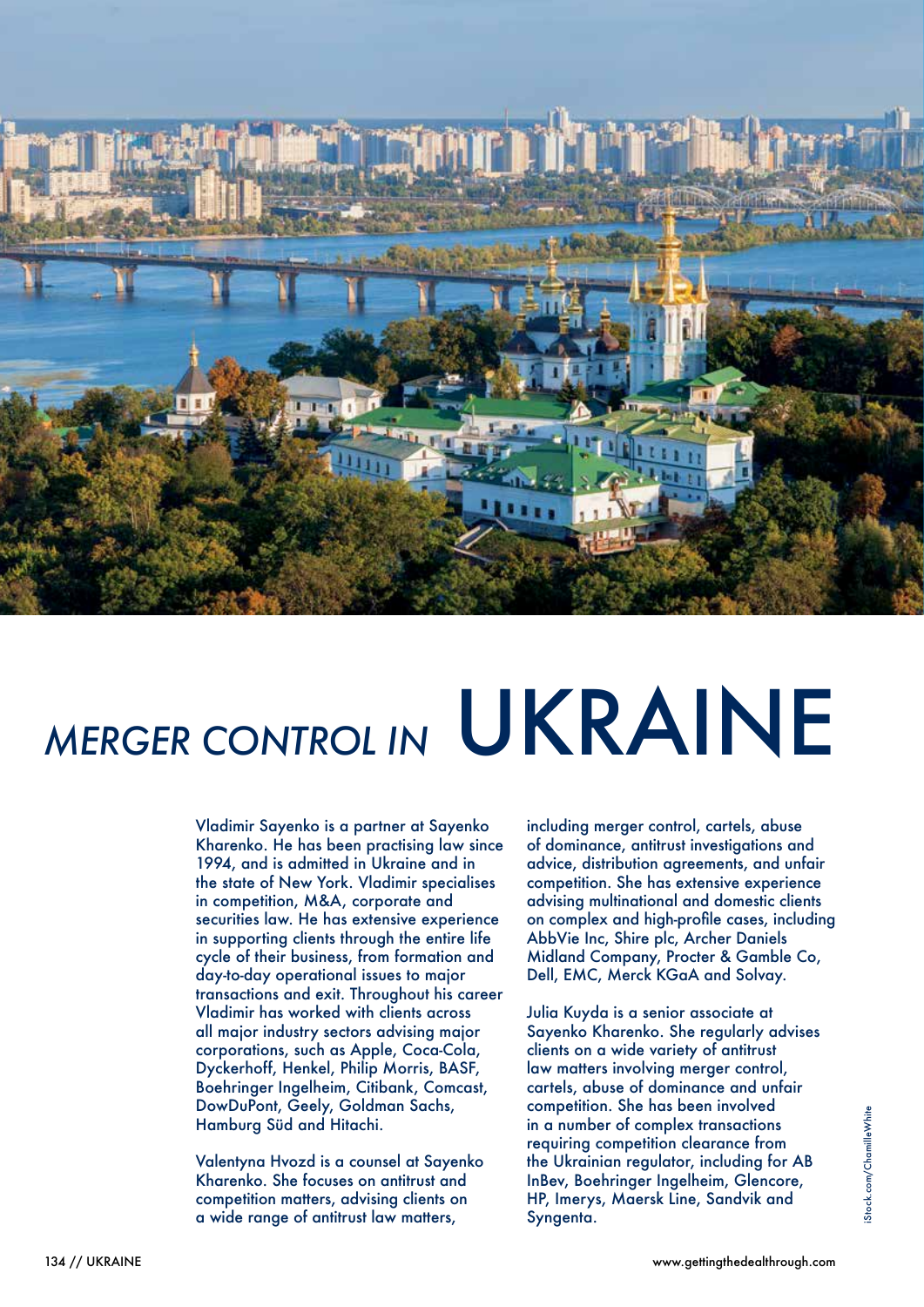*GTDT: What have been the key developments in the past year or so in merger control in your jurisdiction?*

*Vladimir Sayenko, Valentyna Hvozd and Julia Kuyda:* Ukraine's merger control laws have continued to undergo a positive transformation in line with the overall competition law reform launched by the commissioners of the Antimonopoly Committee of Ukraine (AMC), appointed in 2015. The most noticeable development took place in 2016, when financial thresholds previously criticised for their inadequately low level and lack of local nexus were increased and improved. Less noticeable but even more important changes in terms of day-to-day practice were introduced to the implementing regulations of the AMC, eliminating numerous formalistic requirements and introducing substantive economic analysis in potentially problematic cases.

In 2017, the merger control laws were further amended, allowing the AMC to reject applications by those undertakings that are subject to sanctions, primarily in connection with the Russian occupation of Crimea and the Donetsk region of eastern Ukraine. The AMC also published its Guidelines on the Assessment of Horizontal Mergers, which are, to a significant extent, aligned with European guidelines. In addition, the AMC continued to make changes to its fining guidelines, which allow undertakings to predict the amount of the fine based on the relevant turnover and various coefficients.

Following the rapid decrease of the annual number of merger clearances to 441 in 2016 (compared to an average of about 1,000 in previous years), 2017 saw this number rise to 602. This almost 50 per cent increase can be explained by a rise in M&A activity in Ukraine, especially in the agricultural sphere, where the number of clearance decisions accounted for over 25 per cent of the total figure for 2017 (155). In addition, the amnesty programme introduced by the AMC at the end of 2015 and prolonged until March 2017 also left its imprint, as a considerable number of the amnesty applications filed in 2016 were reviewed and finally cleared in 2017. A decrease in the number of merger filings can be expected once the laws are amended to eliminate the current practice when the filing is triggered simply owing to the activities of the seller's group in Ukraine, while other parties have no connection to Ukraine whatsoever. Furthermore, the AMC continues to treat complex multistep transactions as separate notifiable events, irrespective of the economic substance of the deal in question. This approach requires the applicants to either properly structure the transaction in its initial phase or submit multiple applications and receive multiple clearance decisions in connection with one transaction. It is likely that this practice will cease to exist in future.



Finally, it is fair to note that the AMC is improving its internal processes of communication with the applicants and working to make its decisions more predictable. For example, in the past, one of the biggest risks that affected the timing of clearance was the common practice of the AMC to return filings as being incomplete, often on artificial grounds. In 2017, the AMC returned only 64 notifications because of their incompleteness, while the respective figure for 2016 totalled 106. In practice, this means that the procedure of preliminary consultations introduced in 2016 effectively allows the applicants to clarify the scope of information and documents to be submitted to the AMC and to check their completeness beforehand in order to avoid unexpected delays in the review process.

Moreover, the number of Phase II investigations decreased from 54 cases in 2016 to 11 in 2017. These figures are fully in line with the message communicated by the new leadership of the AMC that the agency is more interested in quality than quantity.

#### *GTDT: What lessons can be learned from recent cases to help merger parties manage the review process and allay authority concerns at an early stage?*

*VS, VH & JK:* Since 2015, the AMC has demonstrated unprecedented transparency and openness for communication with parties in non-contentious matters. Its decisions are now publicly available, together with guidelines that demonstrate how it conducts its analysis and calculates fines. It is very important for market players and their legal counsel to monitor the latest practices of the AMC and to be in constant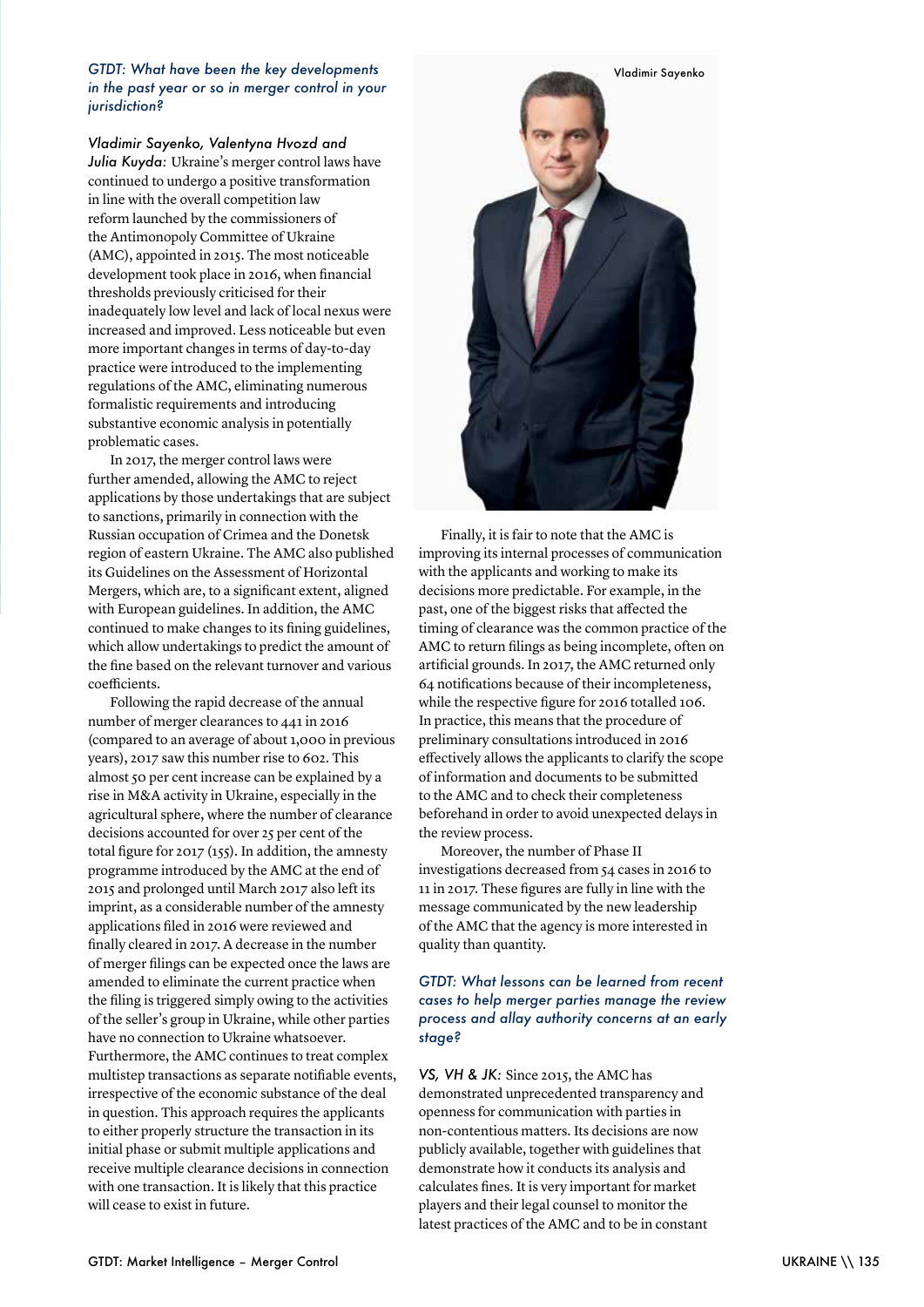

communication with the case handler's team in order to promptly deal with any requests for additional information and other questions that inevitably arise in the review process.

Historically, the AMC has always been good at meeting formal deadlines. This is particularly true of the 45-calendar-day review period in Phase I merger reviews. Some procedural tricks allowed officials to delay the process, where necessary, without breaking any rules, including by returning the application for allegedly being incomplete or by opening Phase II proceedings because of the supposed complexity of the case. These practices have been largely eliminated in recent years, significantly improving the predictability of the process and reducing the burden on the applicants.

Furthermore, based on 2016 legislative amendments, the AMC has introduced a fast-track review procedure that allows clearance within 25 calendar days based on a reduced volume of documents in simple cases. However, the eligibility for the fast-track procedure encompasses numerous uncertainties. One criterion is clear: applicants can benefit from the fast-track option if only one party is active in Ukraine. However, application of the other criteria based on market shares (combined market share of the parties on the same product market in Ukraine should not exceed 15 per cent) is more uncertain. For example, the position of the AMC is that fast track is not available if any party (even the seller) has a market share exceeding 15 per cent on any product market in Ukraine, irrespective of the absence of overlap or even complete absence of the buyer's activities in Ukraine.

In practice, controversies surrounding eligibility for the fast-track option may have a negative impact on the timing of the review process. If the AMC does not agree with the parties' arguments

it will deal with the notification under the regular procedure, which, as stated, usually means that it will return the filing as being incomplete. The solution in this scenario is to prepare in advance and promptly file the additional information required for the regular review procedure. Otherwise, the return of the notification would require the parties to refile the full package, restarting the clock for the 45-day review period. This problem is supposed to be resolved by legislative amendments that are currently being reviewed by the Ukrainian parliament, together with an extended list of criteria for fast-track eligibility.

#### *GTDT: What do recent cases tell us about the enforcement priorities of the authorities in your jurisdiction?*

*VS, VH & JK:* Traditionally, the AMC pays close attention to socially important and highly concentrated markets, such as pharmaceuticals, telecommunications, fast-moving consumer goods, oil and gas, tobacco and energy. In the pharmaceutical industry, for example, the AMC imposed a fine on pharmaceutical producer Sanofi and two of its Ukrainian distributors, declaring that some vertical agreements that were considered normal market practice in the distribution industry were illegal. In parallel with the investigation of pharmaceutical companies, the AMC also tend to analyse all merger deals involving the pharmaceutical industry more thoroughly, including within the Phase II review. Applicants notifying a merger in the pharmaceuticals sector should be prepared to answer a number of additional questions from the AMC and to collect extensive market data relating to their operations in Ukraine.

The new leadership of the AMC (appointed in 2015) devotes a lot of attention to international cooperation. There is a significant amount of formal and informal contact with the competition authorities from other jurisdictions, including during exchanges, training programmes and conferences. The AMC's officers constantly monitor the press releases and websites of other agencies worldwide (mainly the European Commission and the Federal Trade Commission). Should any officer come across familiar brands involved in a deal, the AMC will contact the parties (usually big multinational corporations) requesting confirmation of whether a particular deal was closed without merger clearance in Ukraine.

The highest fine for a merger control violation –  $\epsilon$ 100,000 – was imposed in 2016 on an undertaking active in the oil and gas sector. Interestingly, this fine was imposed in a gunjumping context, when the buyer appointed some of its officers to executive positions within the target company before merger clearance. Under Ukrainian law, such cases are qualified as concentrations in the form of acquisition of control via appointment of management occupying similar positions in the acquirer's corporate bodies.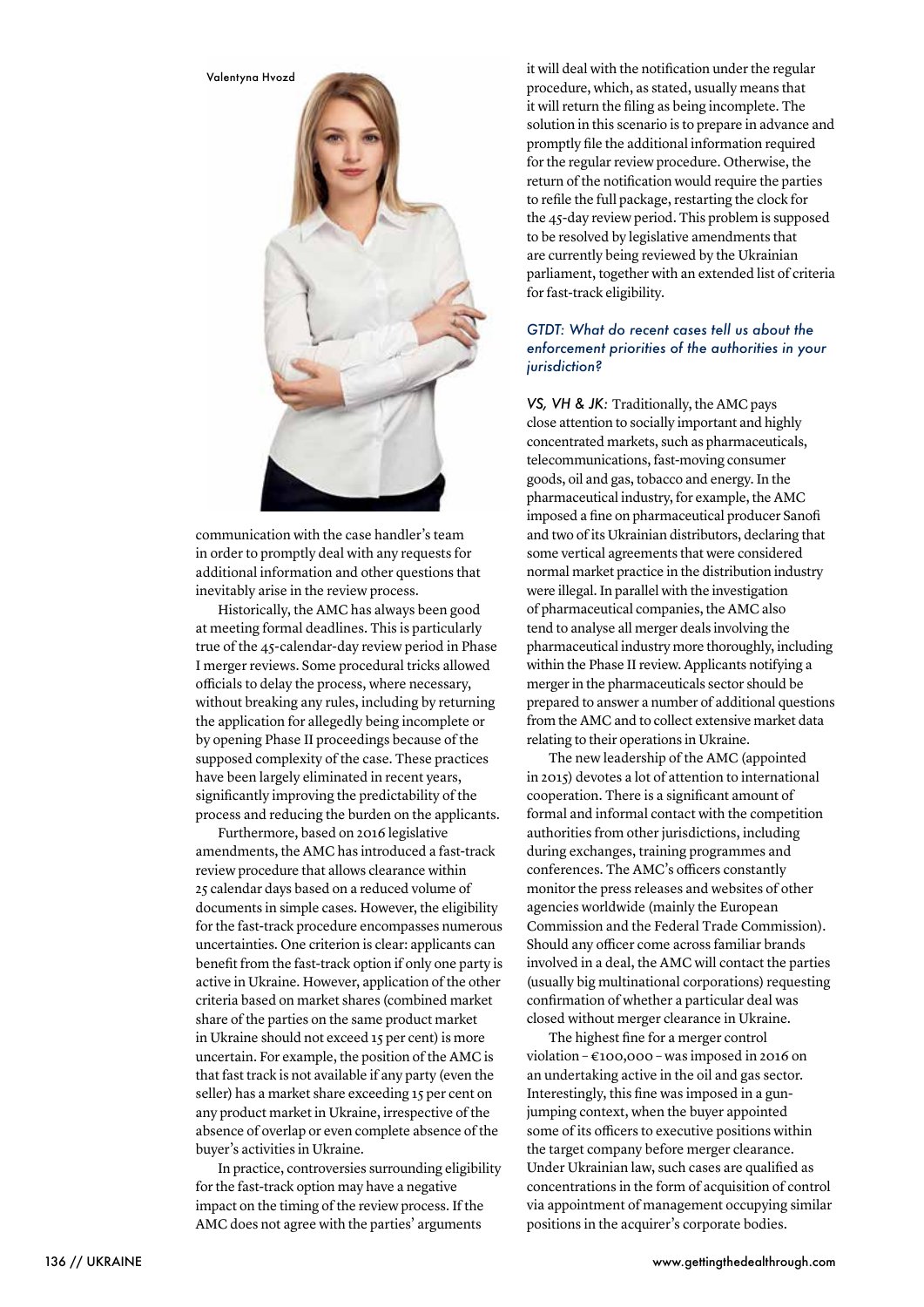In general, the AMC tries to increase fines for merger control violations in order to have a greater deterrent effect. However, it is fair to say that fines are still very far from the legally permitted maximum of 5 per cent of the annual worldwide turnover, as merger control violations are deemed to have lower social importance than cartels, abuses of dominance and some other typical antitrust violations.

#### *GTDT: Have there been any developments in the kinds of evidence that the authorities in your jurisdiction review in assessing mergers?*

*VS, VH & JK:* A clear shift towards increased use of economic analysis and economic evidence occurred in 2015–2016. Prior to that, it was merely a formality. Now the AMC insists on intense market analysis to be included in the notification submission, except for transactions qualifying for fast-track review. In particular, the applicants are obliged to provide detailed analysis of market structure, competitors' market shares, information on exports and imports, distribution chain, demand and supply structure, market barriers, and customers and suppliers. However, one major improvement compared to the previous regime is that this market analysis is limited to the relevant markets and there is no longer a requirement to disclose detailed information on unrelated markets where certain companies of the group are active. Moreover, the AMC is appreciative when market analysis uses market reports from trustworthy analytical agencies that conduct independent market studies.

In complicated cases, the AMC usually contacts independent external specialists to obtain expert opinions on the market environment and potential influence of the proposed concentration on competition. In practice, it usually reaches out to other state bodies or state marketing agencies, depending on the area under examination. In some cases, it may even contact a university professor to get a professional opinion on a specific market. At the same time, given that such independent external specialists are usually state authorities, their involvement in the process may cause delays to the review process. For this reason, it is usually more efficient for the parties themselves to order a market study from an independent expert agency respected by the AMC.

While conducting Phase II reviews, the AMC launches public surveys in order to seek the opinion of the consumers and the competitors of the merging parties. A third-party opinion is not only taken into consideration in the review process, but also may be quoted in the decision when describing the potential effect of the concentration on the Ukrainian market. These market surveys also impose certain timing delays on the overall process, as they usually last from two to four weeks and additional time is necessary for the analysis of the results.



*GTDT: Talk us through any notable deals that have been prohibited, cleared subject to conditions or referred for in-depth review in the past year.*

*VS, VH & JK:* At the end of 2016, the AMC approved guidelines for the assessment of horizontal mergers (the Guidelines). The Guidelines were developed by the AMC on the basis of the EU Horizontal Merger Guidelines, with contributions from top Ukrainian law firms and representatives of competition authorities in Germany, Lithuania and the United States. The Guidelines aim to increase the transparency of the assessment of horizontal concentrations by the AMC.

The Guidelines were tested by the AMC for the first time shortly after their adoption at the beginning of 2017, while reviewing HP Inc's US\$1.05 billion acquisition of Samsung Electronics Co, Ltd's global printer business. Despite the fact that the combined market shares of the parties in the market of regular format printers did not reach the monopoly threshold (35 per cent under Ukrainian competition law), the activities of the parties overlapped and the AMC insisted on further segmentation of the market, which demonstrated significant market shares of the parties in some subsegments. The AMC initiated a Phase II review as it considered that the anticipated deal may have a negative impact on competition in the relevant Ukrainian markets and may be subject to prohibition. While analysing the deal, the AMC took into account the numerous factors and arguments of the parties. Thus, as a result of the Phase II investigation, it came to the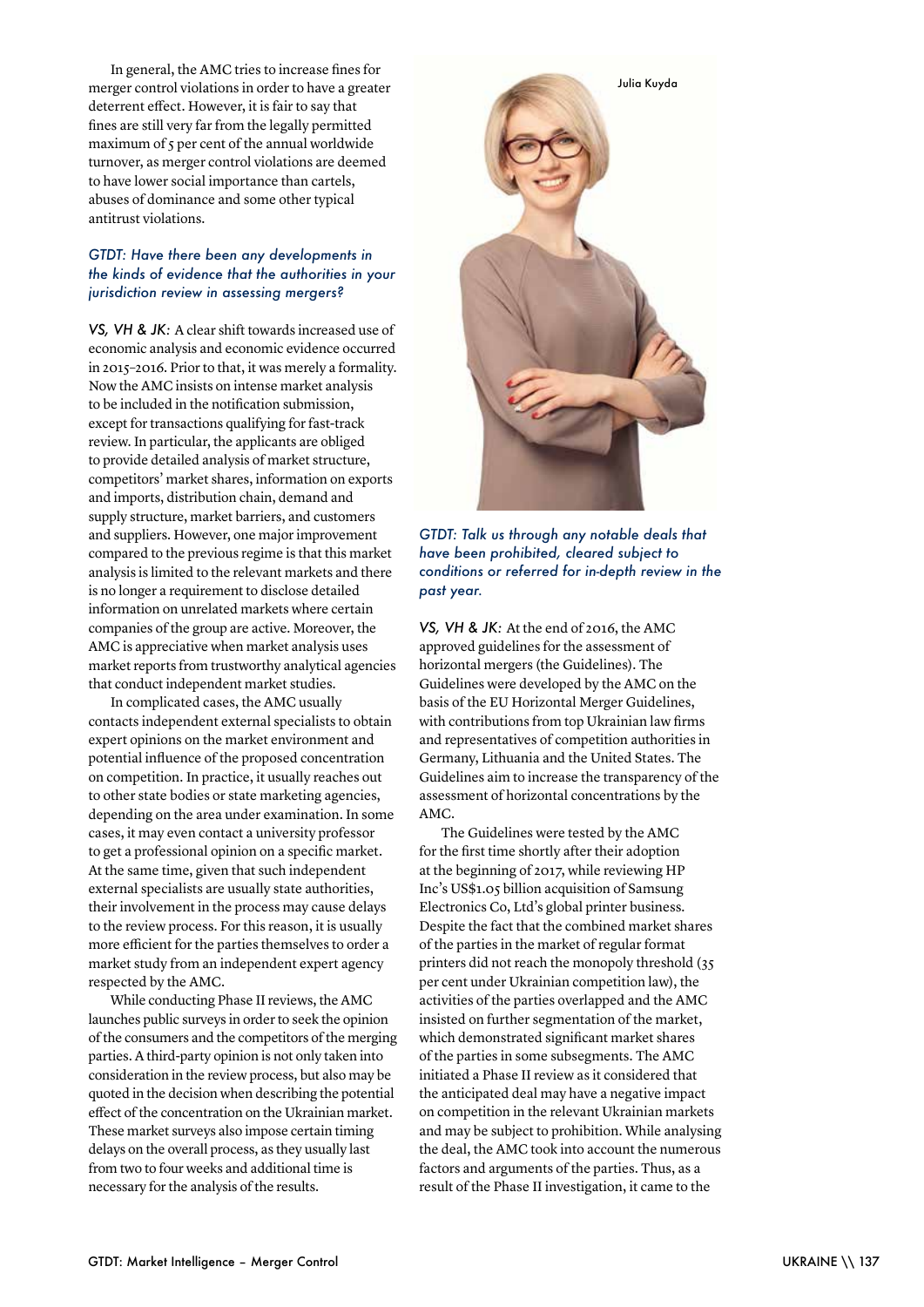## THE INSIDE TRACK

*What are the most important skills and qualities needed by an adviser in this area?*

One of the key skills a legal adviser should have in merger control proceedings is profound knowledge and comprehensive understanding of economic theory, in addition to knowledge of the law. This allows the adviser to define the market, the geographic and commodity boundaries, interchangeability criteria, etc. It is also crucial for the adviser to organise an effective communication channel between the parties and the regulator. On one hand, representatives of the business must understand the views of the regulator and the reasoning behind the issues raised. This allows the parties to predict some major issues beforehand, and allows them sufficient time to prepare properly, and to avoid unexpected courses of action. On the other hand, it is vital for the regulator to understand the parties' business model.

#### *What are the key things for the parties and their advisers to get right for the review process to go smoothly?*

In order for the merger review process to go smoothly, the client should be flexible and ready to listen to the regulator's arguments with respect to market definition, boundaries, interchangeability of products, etc. This can be achieved through preliminary consultations and constant dialogue with the handling officer and superiors. For those clients who follow the regulator's advice and are ready to

provide the requested information, the review process will be much smoother. An aggressive approach sometimes helps in antitrust investigations, but it does not help in merger clearance.

*What were the most interesting or challenging cases you have dealt with in the past year?*

In 2017, Sayenko Kharenko secured 116 clearance decisions for mergers of businesses in all parts of the world. Perhaps the most challenging was the clearance for HP Inc's acquisition of Samsung Electronics Co, Ltd, where we managed to convince the AMC to issue the clearance decision without any remedies despite a lengthy and complex investigation. We supervised a number of other outstanding deals such as the combination of container liner shipping assets of Maersk Line A/S and Hamburg Südamerikanische Dampfschifffahrts-Gesellschaft KG, where we represented both parties. We also supported private equity investors Bain Capital and Cinven in their acquisition of German pharmaceutical group Stada, which was an enjoyable and interesting experience even though the regulator closely scrutinised the Ukrainian pharmaceutical sector.

**Vladimir Sayenko, Valentyna Hvozd and Julia Kuyda Sayenko Kharenko Kiev**

**www.sk.ua**

conclusion that the parties will continue to face strong competition in the regular format printers market in Ukraine, both distributors (retailers) and end consumers enjoy strong buying power in the relevant market, the market is well developed, and supply exceeds demand. The AMC concluded that the implementation of the said transaction would not raise any anticompetitive concerns. Clearance for this transaction was granted without any remedies in Ukraine despite a long and complex investigation.

Overall, the implementation of the Guidelines had a positive effect in 2017. Only 11 concentrations were referred for in-depth review (the equivalent of Phase II proceedings in the EU), and no concentrations were prohibited.

#### *GTDT: Do you expect enforcement policy or the merger control rules to change in the near future? If so, what do you predict will be the impact on business?*

*VS, VH & JK:* It is expected that some changes will be made to Ukrainian merger control laws in 2018. A number of statements were made by the senior officials of the AMC to confirm that the agency

is working on the further adjustment of financial thresholds for merger control, including removal of the seller from the calculation of turnover and assets, as recommended by the Organisation for Economic Co-operation and Development in its 2016 Review of Competition Law and Policy in Ukraine. As mentioned previously, lawmakers suggest extending the list of criteria when a transaction could qualify for fast-track review (eg, if the parties have no overlaps or if control changes from joint to sole assuming that joint control was achieved in compliance with Ukrainian competition law). Further changes are expected in the AMC's guidelines for the calculation of fines. There may also be changes in the treatment of noncompete obligations, which are common in M&A deals and now require a separate filing to the AMC for approval of concerted practices.

Some of these initiatives will require a legislative amendment, while others can be implemented by the amendment of the AMC's regulations. The timing of implementation of the aforementioned initiatives is not certain, as the AMC has a long list of planned competition law reform going far beyond merger control.